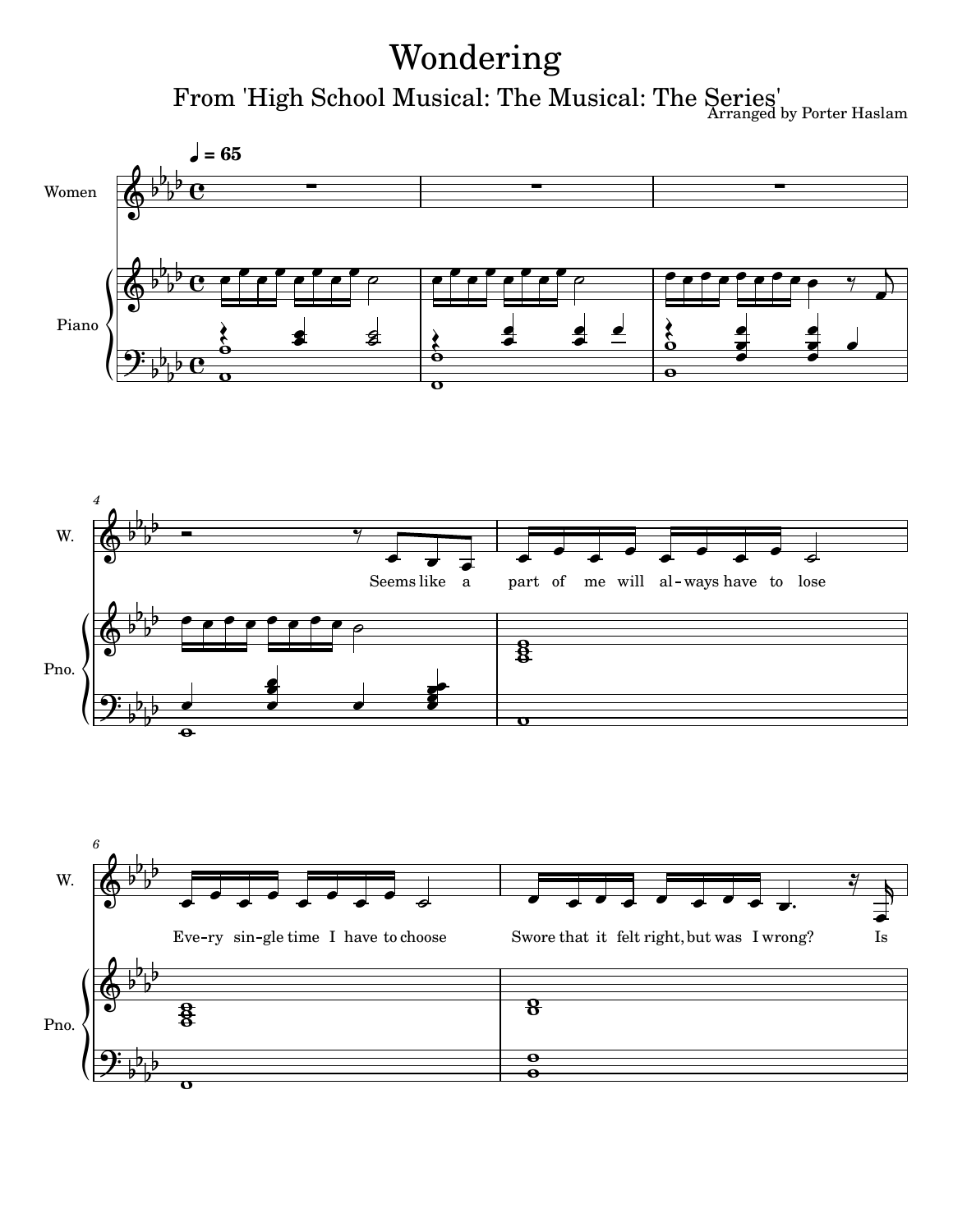





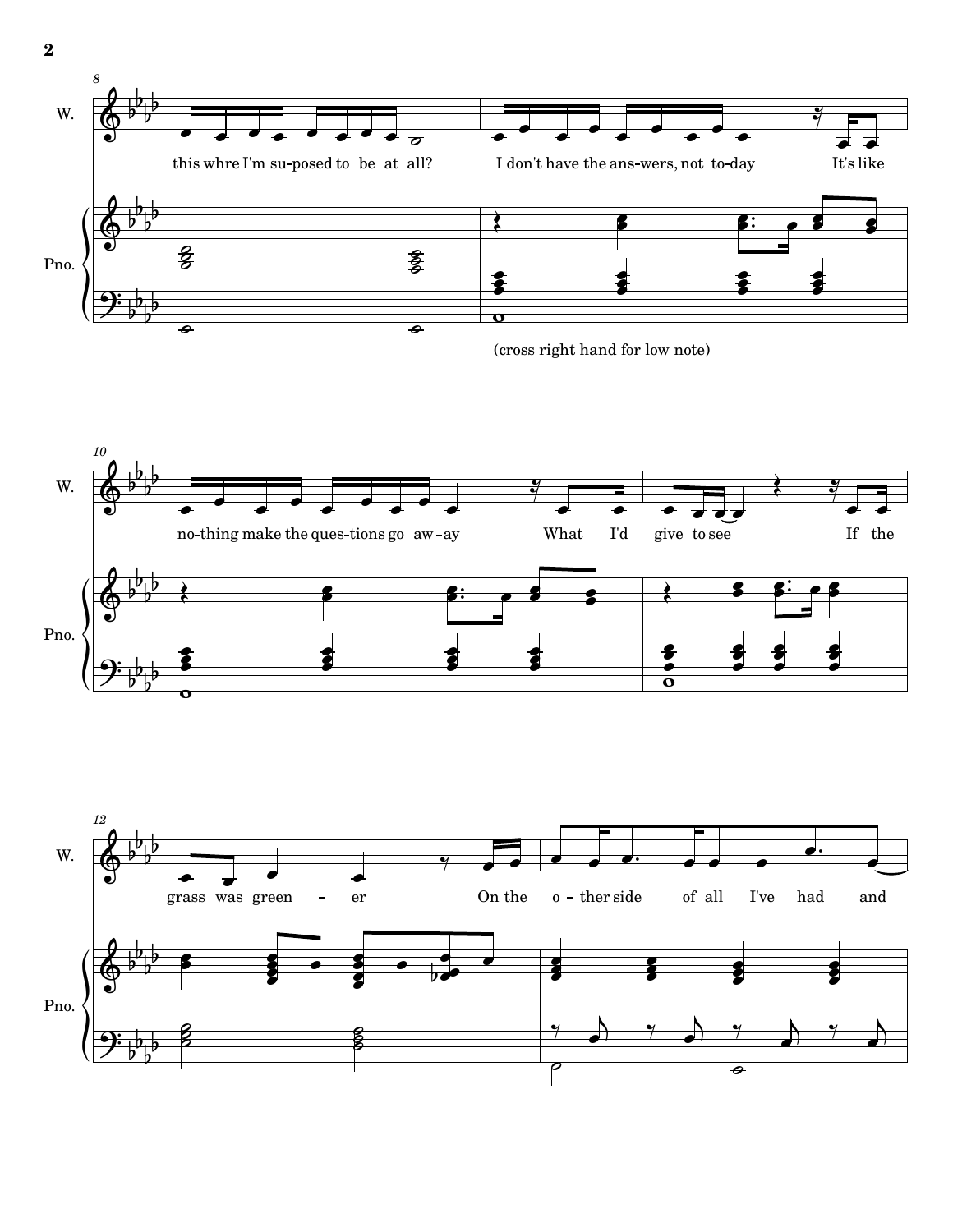



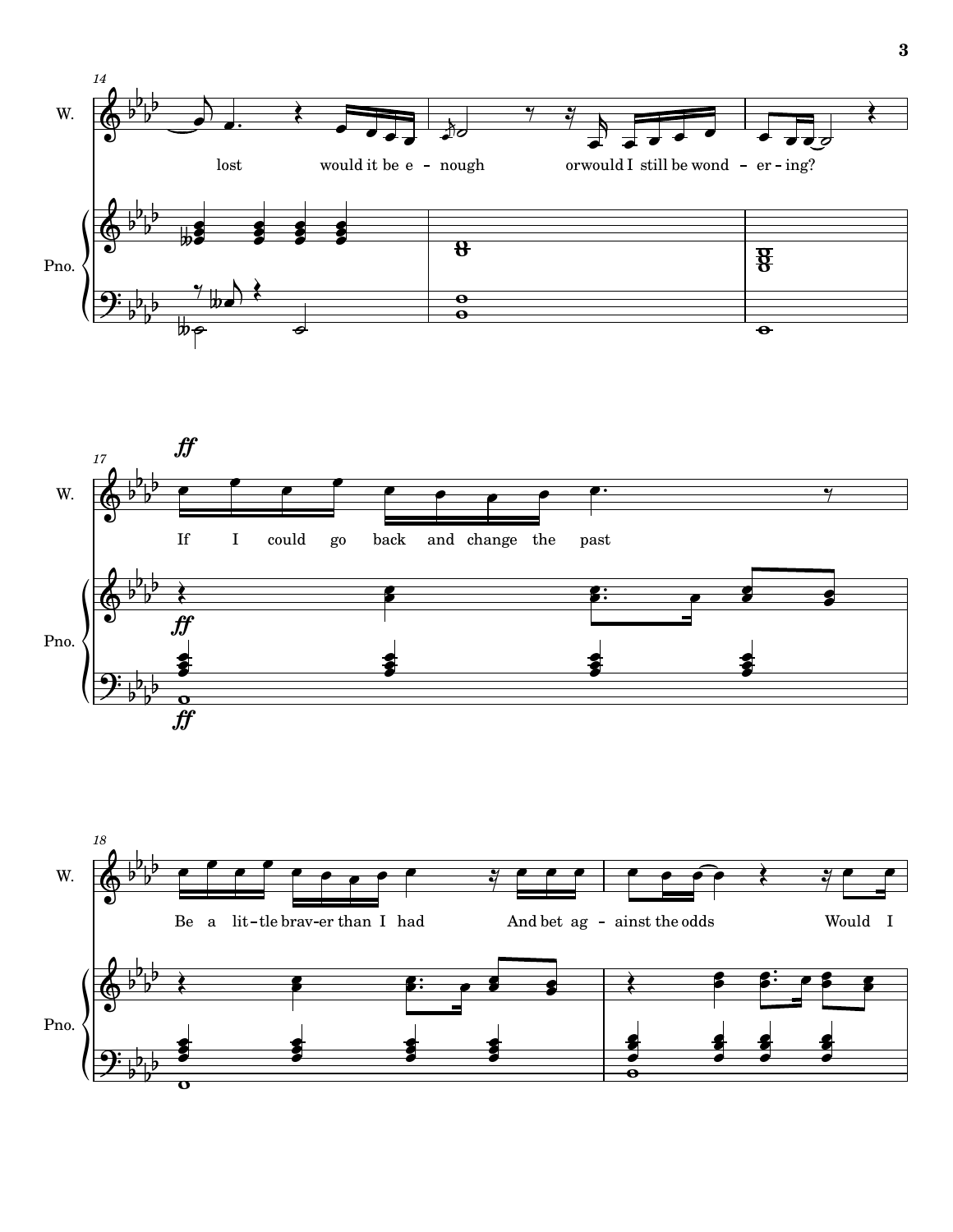



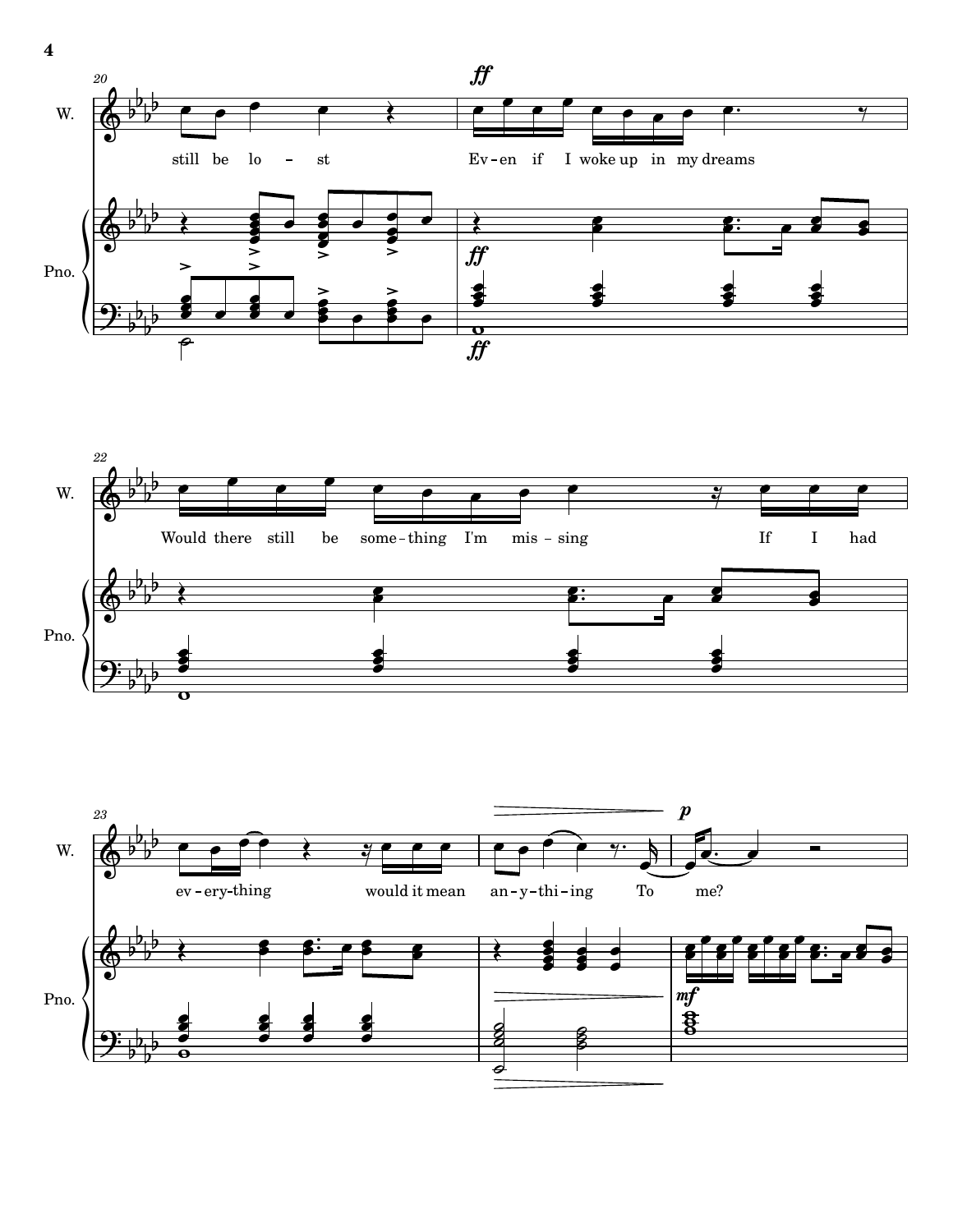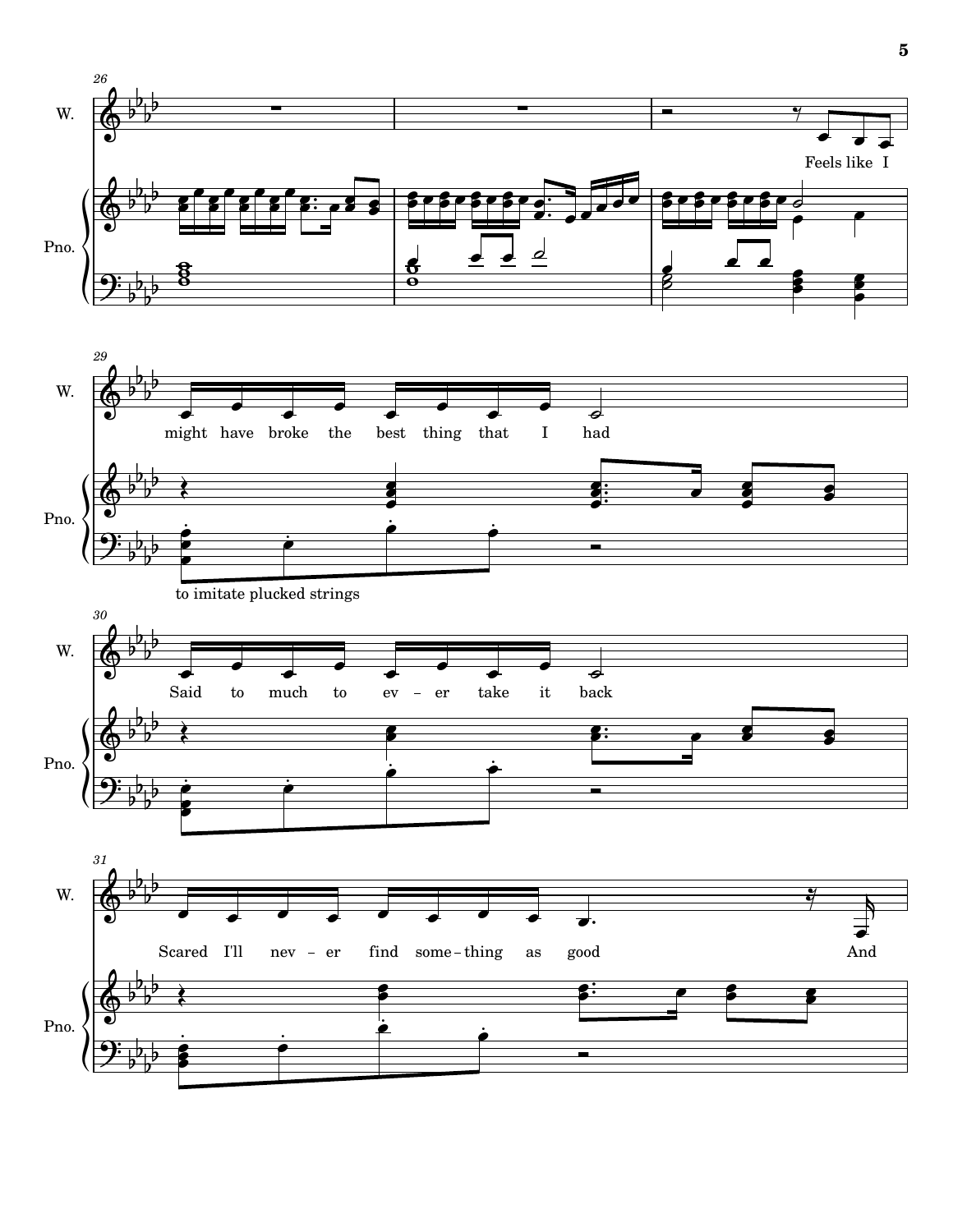



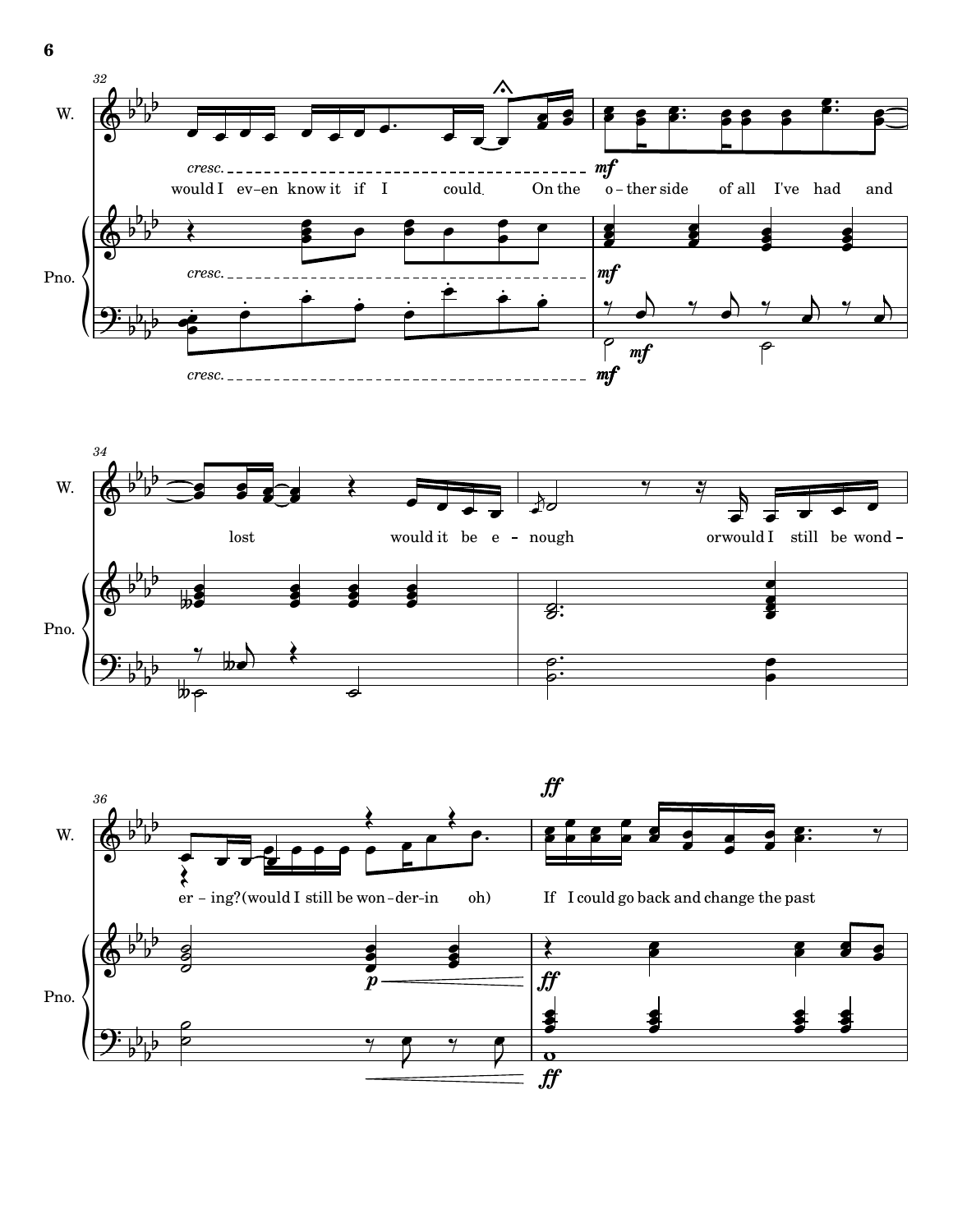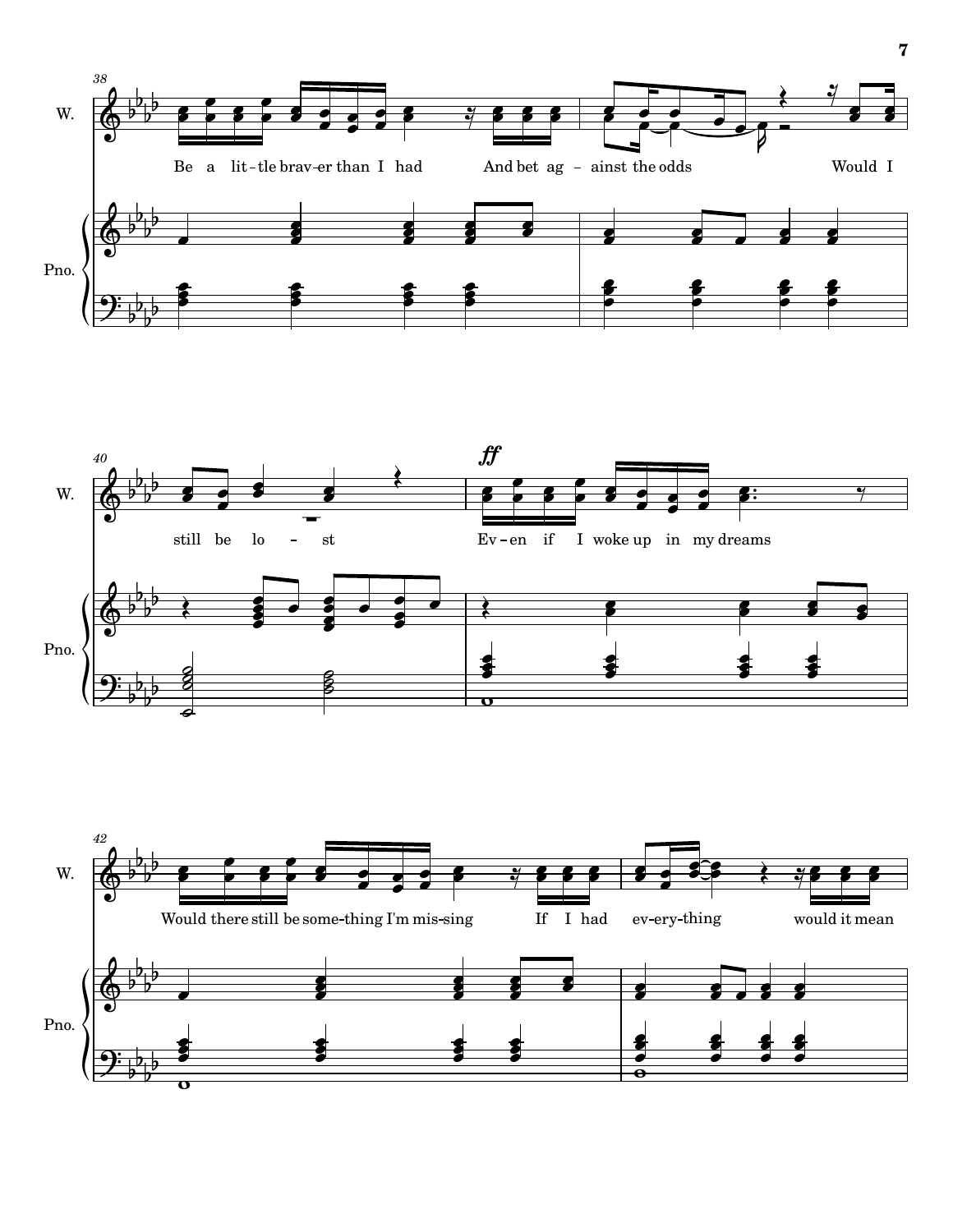



 $b^{\prime}$ 

*(cresc.)*

 $\frac{b^0 b^1}{b^0}$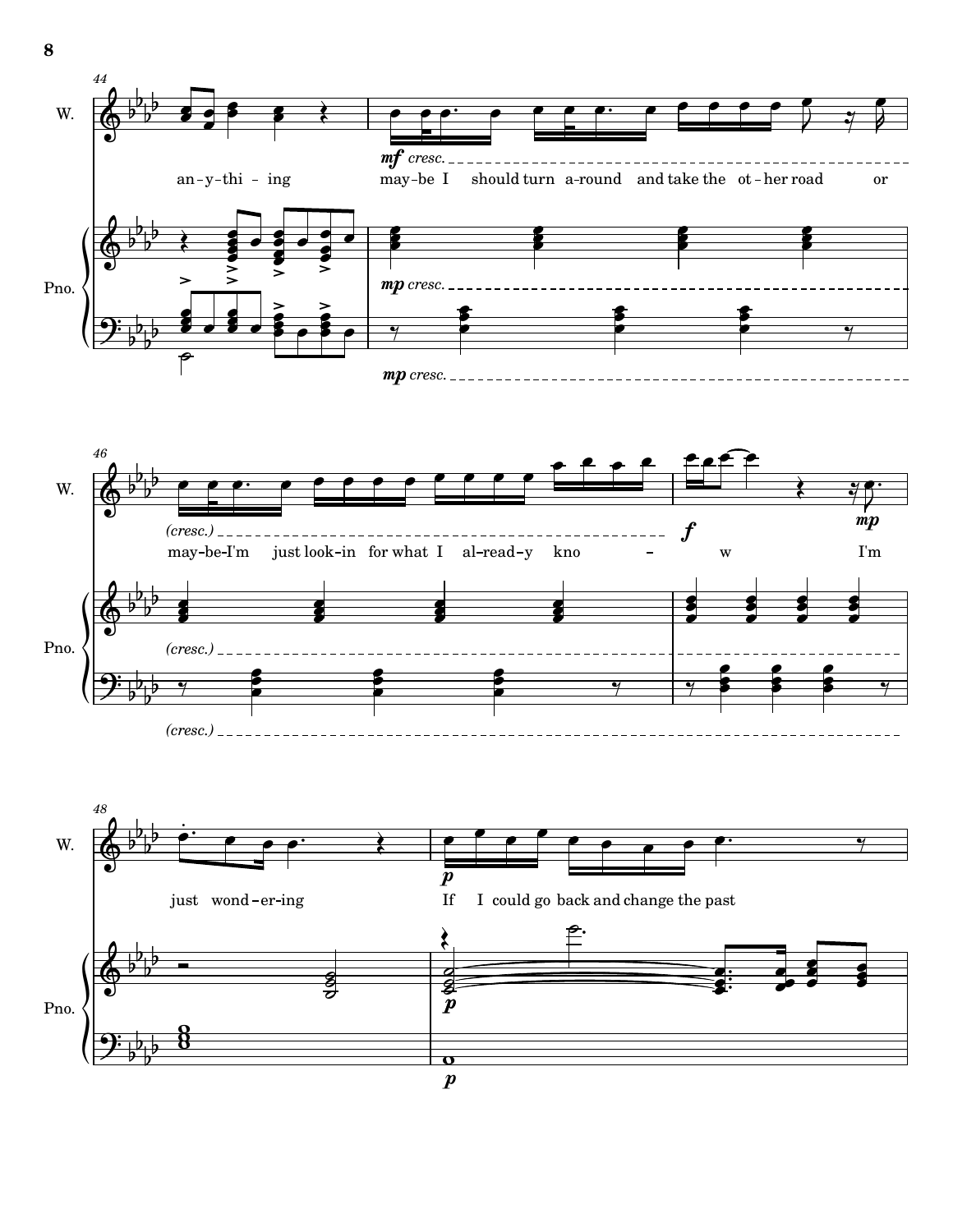